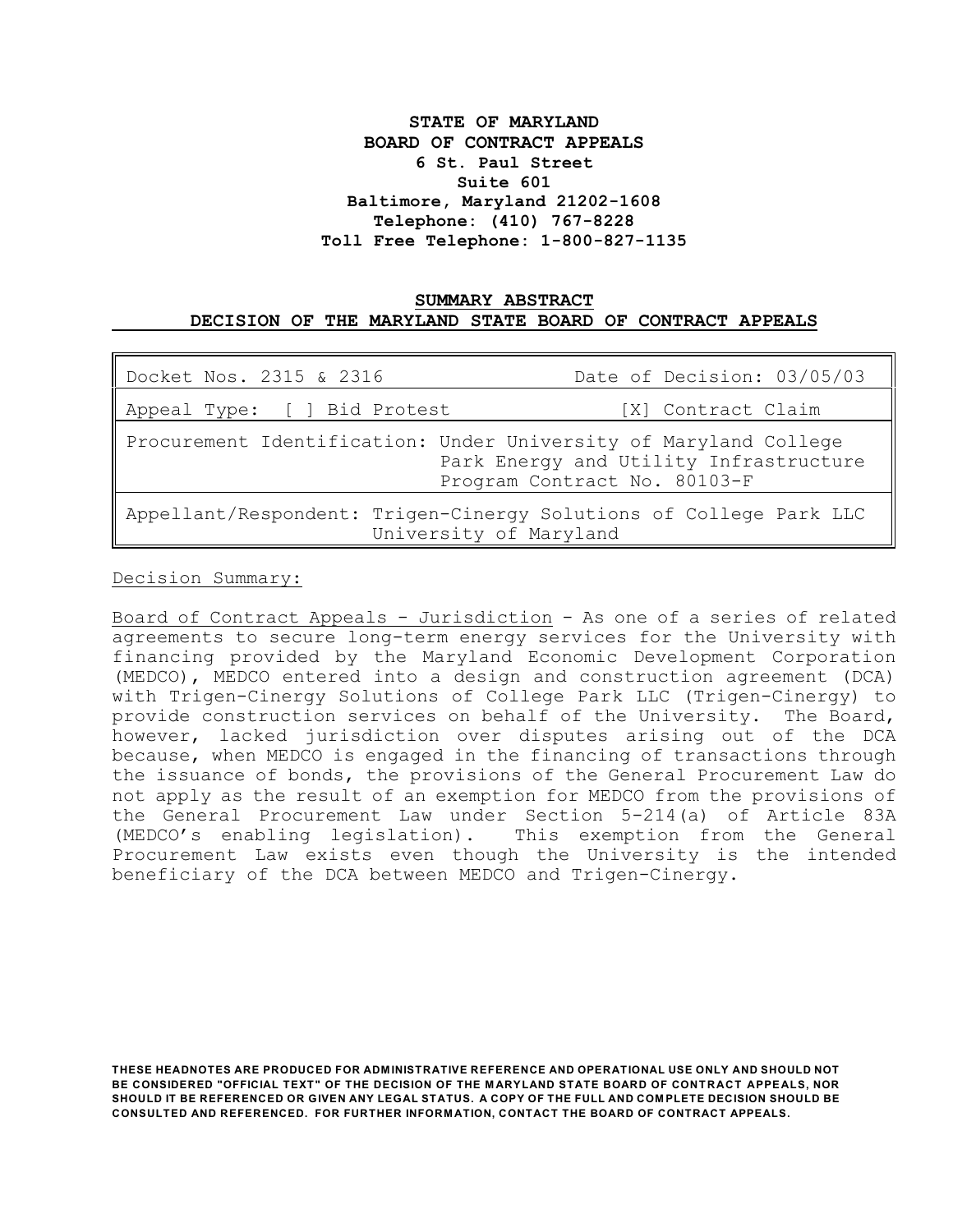### **BEFORE THE MARYLAND STATE BOARD OF CONTRACT APPEALS**

| In The Appeals of Trigen-Cinergy<br>Solutions of College Park LLC                                                |                                                                                                                           |
|------------------------------------------------------------------------------------------------------------------|---------------------------------------------------------------------------------------------------------------------------|
| Under University of Maryland<br>College Park Energy and<br>Utility Infrastructure Program<br>Contract No. 80103F | Docket Nos. MSBCA 2315 & 2316                                                                                             |
| APPEARANCE FOR APPELLANT:                                                                                        | Scott A. Livingston, Esq.<br>Lydia B. Hoover, Esq.<br>Rifkin, Livingston, Levitan &<br>Silver, LLC<br>Baltimore, Maryland |
| APPEARANCE FOR RESPONDENT                                                                                        | William A. Kahn<br>David P. Chaisson<br>Assistant Attorneys General<br>Baltimore, Maryland                                |

#### **OPINION BY BOARD MEMBER HARRISON ON PETITION FOR DECLARATORY RULING**

Appellant filed a Petition for Declaratory Ruling (Petition) asserting that the Board lacks jurisdiction over the captioned appeals. The Board elected to treat Appellant's Petition as a Motion to Dismiss based on jurisdiction under COMAR 21.10.06.05. The parties have filed briefs on the issue of Board jurisdiction, and a hearing thereon has been held. For the reasons that follow we shall dismiss the appeals.

# Findings of Fact

1. Pursuant to the State's General Procurement Law, *Md. State Fin. & Proc. Ann. Code*, Division II, on or about June 17, 1997, the University of Maryland College Park (University) issued Request for Proposals (RFP) No. 80103-F for the improvement, enhancement, management and operation of certain energy systems on its campus. Specifically, the RFP sought proposals for a comprehensive, longterm program, which included steam service, steam distribution and condensate return, chilled water service, electric power distribution and fuel and electric power procurement (Energy Program). The Energy Program was also required to incorporate necessary renovations and improvements to the University's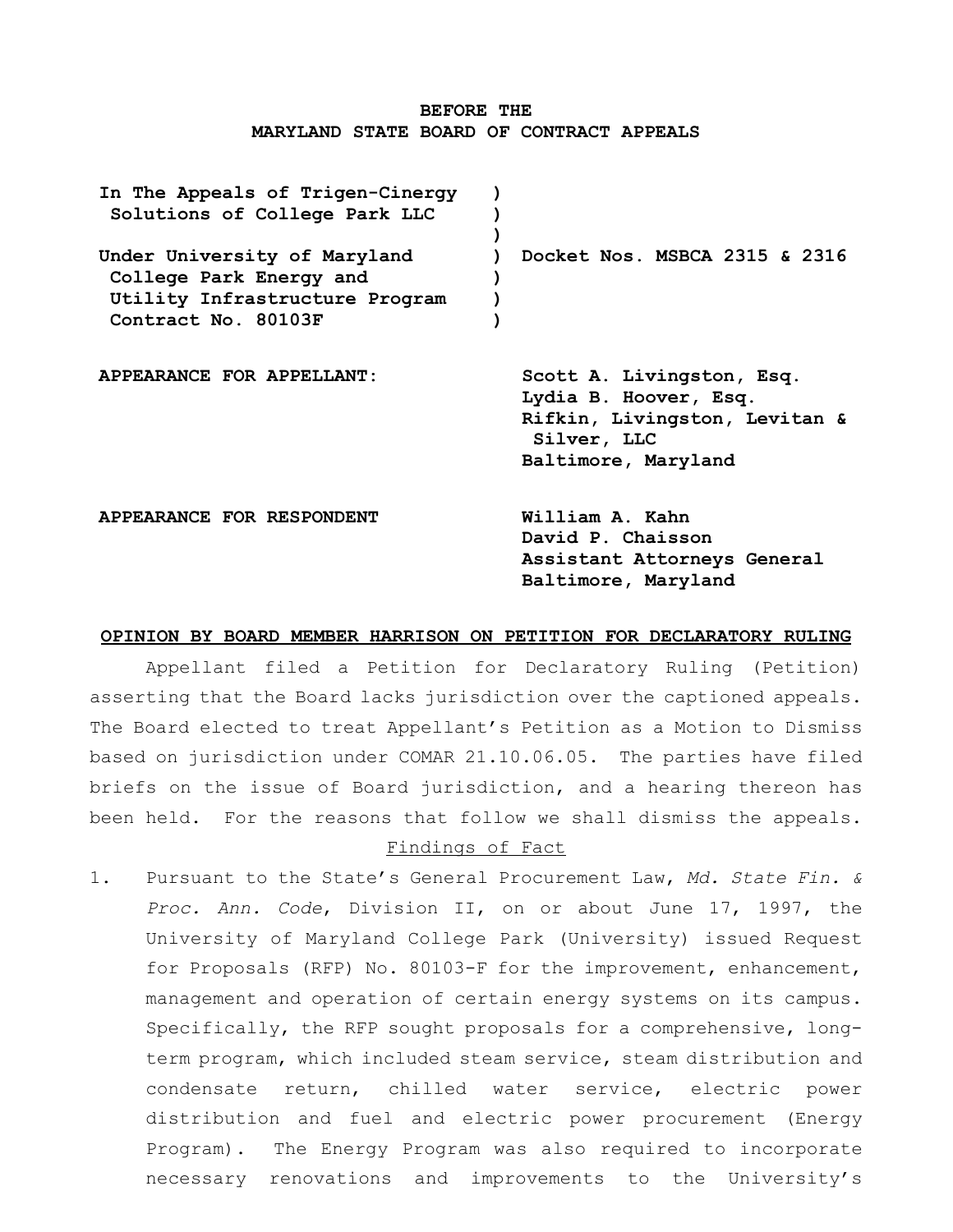existing utility systems, as well as the construction of a centralized chilled water generation and distribution system.

- 2. The RFP did not specify a particular transactional structure for the Energy Program. Instead, it established certain general requirements for such structure and allowed the offerors to propose transactional structures that would meet those requirements. With regard to financing, the RFP required that the State retain ownership of all real property, existing utility infrastructure, and any capital improvements. In addition, the RFP required the University's obligations under the Energy Program be funded from its annual appropriations for utility operations in such a way that it would not constitute debt on the University's balance sheet for accounting purposes. The RFP allowed offerors to submit proposals based on tax-exempt financing through an agency of the State or based on private financing.
- 3. The RFP provided that "[t]his RFP and any resulting contract shall be governed by the State Procurement Law, Division II of the State Finance and Procurement Article of Maryland, and by COMAR." The RFP also stated that under the procurement law, certain mandatory provisions set forth in COMAR would be included in the contract documents. Those provisions, including the disputes provision, were recited in Appendix I to the RFP.
- 4. Award of the RFP was not to be embodied in a single contract document. Rather, the transaction contemplated by the RFP consisted of multiple agreements addressing, at a minimum, the following:
	- a. Payment structure under which the University would pay for energy services.
	- b. Energy production and delivery systems, which could include existing University-owned systems.
	- c. Management, operation, and maintenance of the energy systems.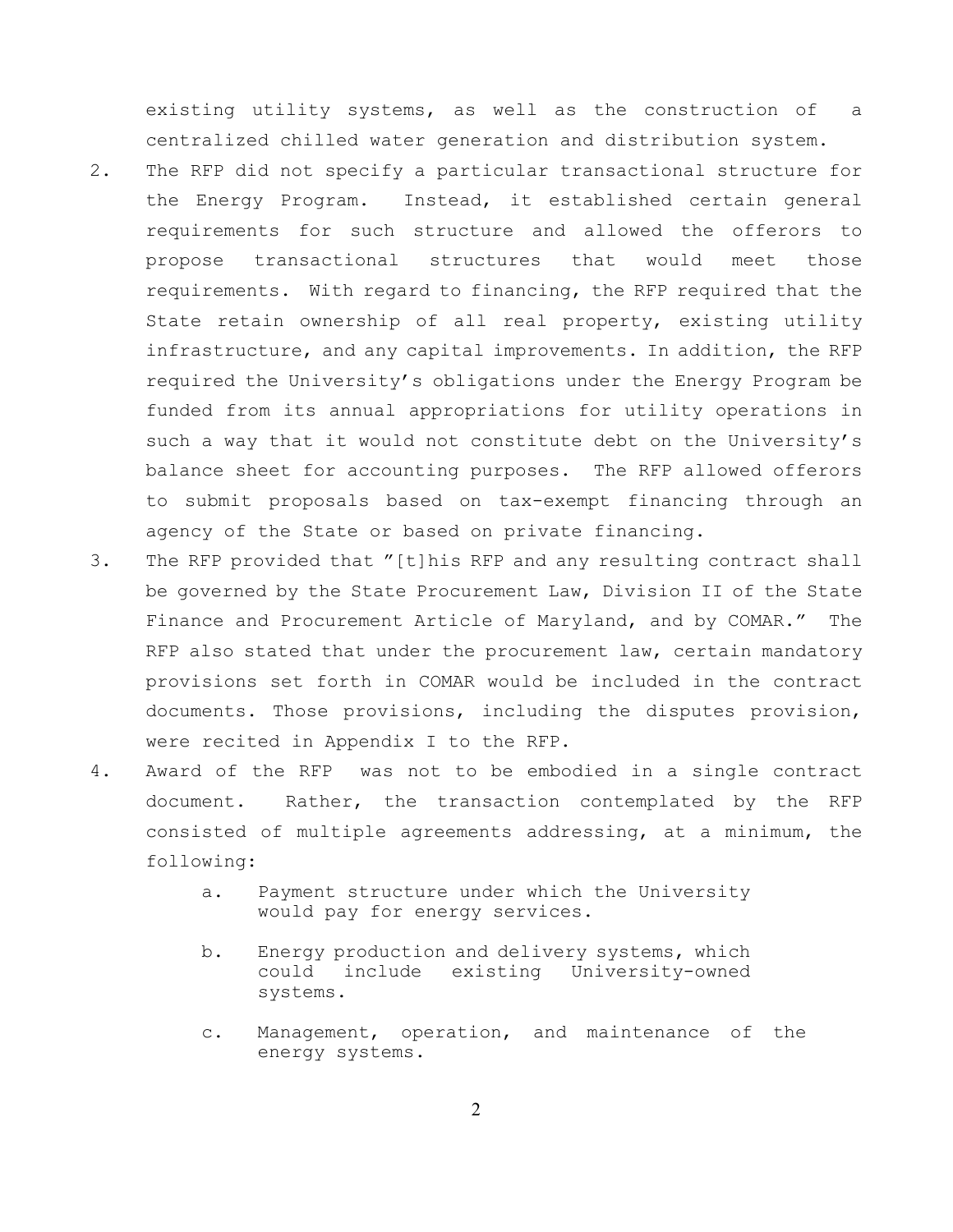- d. Construction of capital improvements to the energy systems.
- e. Fuel and electricity procurement and supply.
- f. Assumption of management responsibilities for certain University employees and development of a transition plan for transferring energy system responsibilities from the University to the offeror.
- 5. On or about December 4, 1997, Appellant and two (2) other offerors submitted technical and financial proposals in response to the RFP. Appellant's proposal included a structure for the Energy Program that was based upon tax-exempt financing through a State entity. The University subsequently identified the Maryland Economic Development Corporation (MEDCO), the State's quasigovernmental economic development agency, as the State entity that would issue bonds to finance any capital improvements.
- 6. The University completed initial evaluation of the proposals in early 1998, but determined that further discussions with each offeror were necessary to clarify the proposed programs and financing.
- 7. The discussions between the University and the offerors, held in 1998 and early 1999, resulted in the development of the following agreements for each offeror:
	- a. Energy Services Agreement (ESA or Energy Agreement) between MEDCO and the University, which specified the payment structure under which the University would purchase energy services;
	- b. Ground and Equipment Lease (Lease) under which the State would lease the University's existing energy systems to MEDCO;
	- c. Management, Operation, and Maintenance Agreement (MOMA or Management Agreement) between MEDCO and the offeror, under which the offeror would manage the energy systems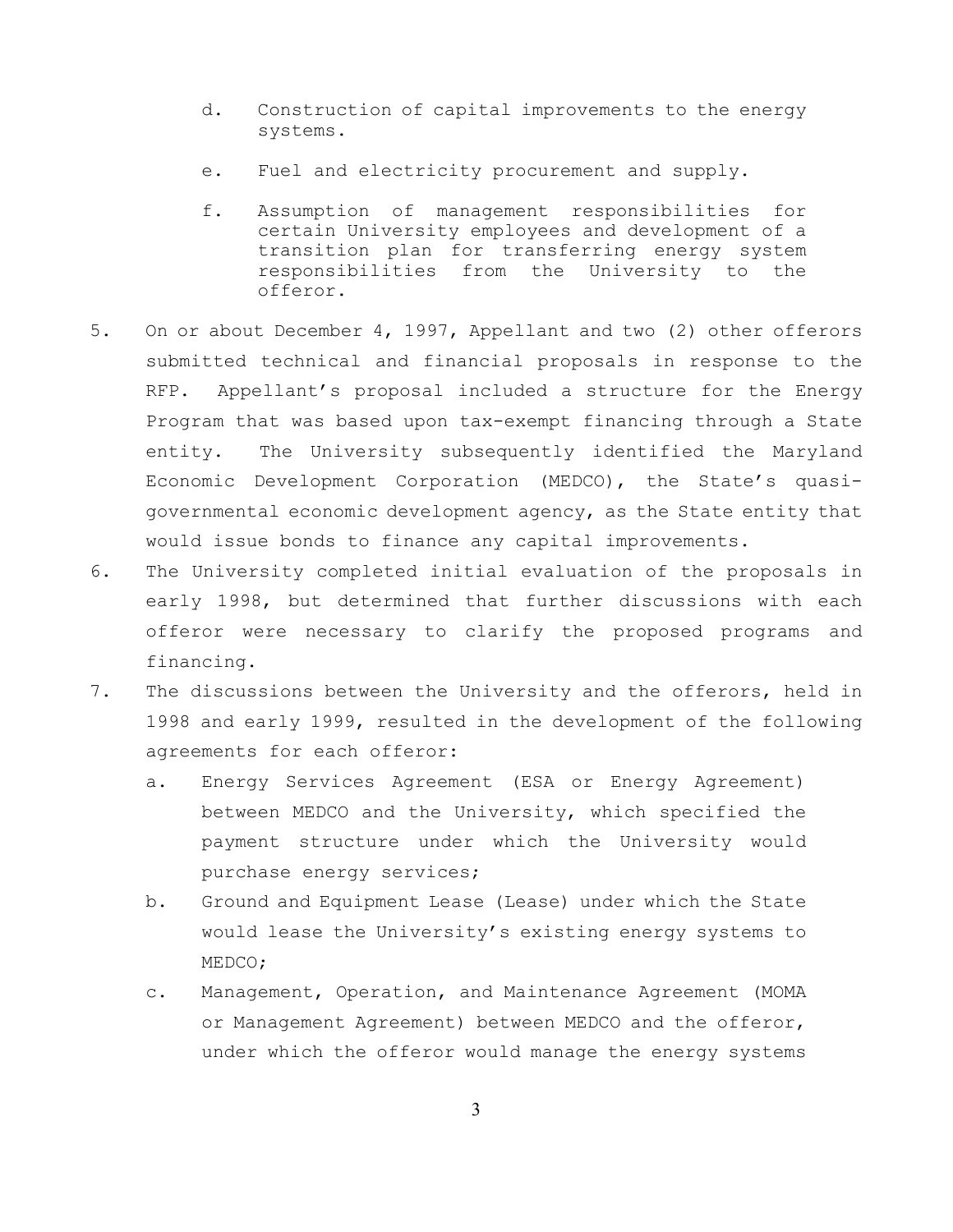in order to meet the University's energy requirements;

- d. Design and Construction Agreement (DCA or Construction Agreement) between MEDCO and the offeror for the design and construction of capital improvements to the energy systems;
- e. Fuel Supply and Services Agreement between the University and the offeror under which the offeror would act as the University's manager for the procurement of fuel and electricity; and,
- f. Transition Agreement between the University and the offeror which provided, *inter alia*, for the offeror's assumption of management responsibility for certain University employees and for the transition of responsibility for the energy systems to the offeror.
- 8. On or about February 13, 1999, the University requested a Best and Final Offer (BAFO) from each offeror.
- 9. On or about March 1, 1999, Appellant submitted its BAFO, which proposed to finance the entire program utilizing tax-exempt financing available though MEDCO. On or about March 12, 1999, after consideration of the BAFOs submitted by all of the offerors, the University's Procurement Officer recommended that award be made to Appellant. The recommended award was presented on the University's agenda and approved by the Board of Public Works on April 21, 1999. The various agreements described above, along with others, were concurrently executed by the University, MEDCO and Appellant on or about August 31, 1999.
- 10. Each of these agreements specifically states that it is subject to the State's General Procurement Law and COMAR. In addition, these agreements contain mandatory COMAR provisions, including the disputes clause which provides that appeals from the Procurement Officer's final decision shall be filed with the Board of Contract Appeals.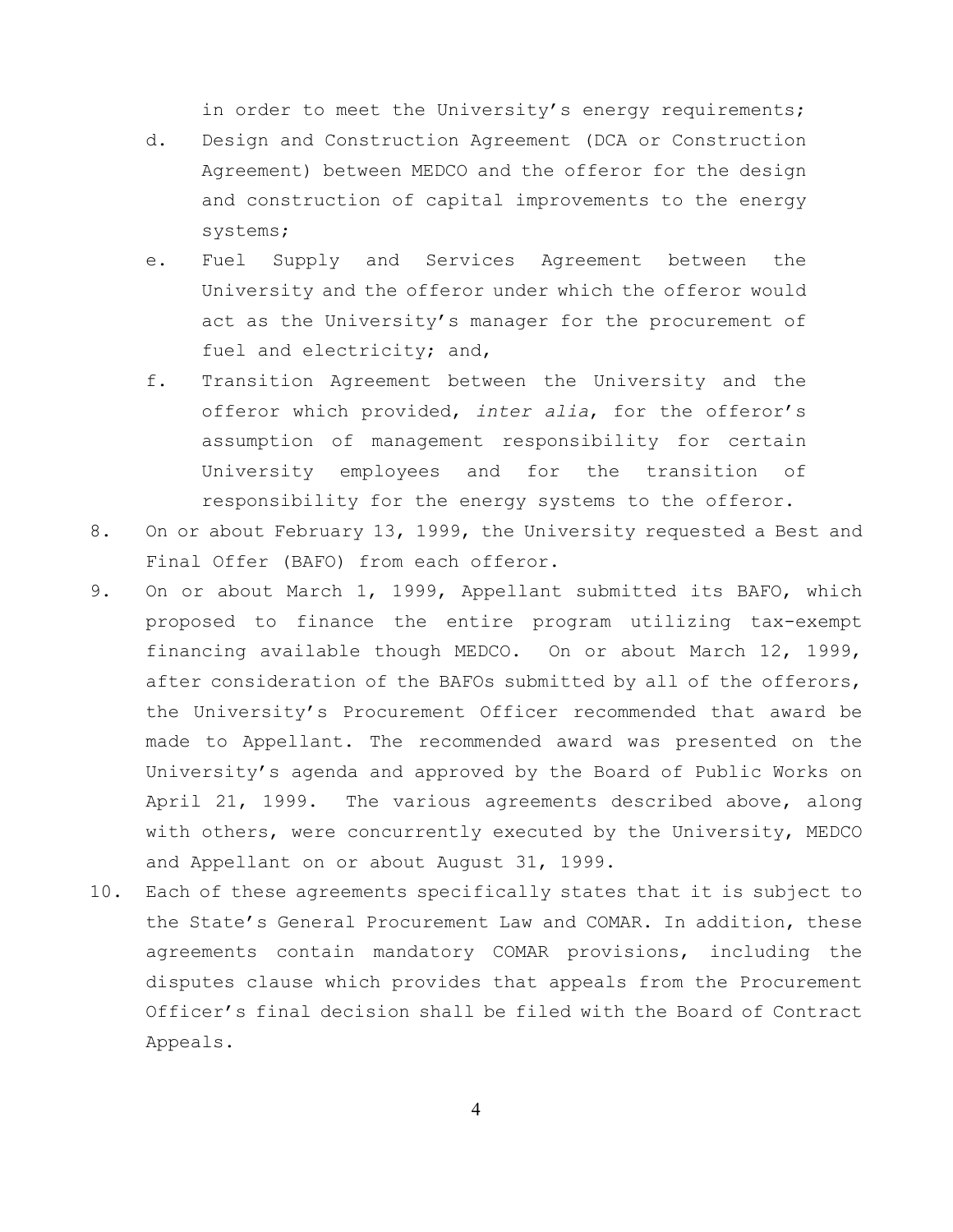- 11. Appellant's election to utilize tax-exempt financing through MEDCO merely changed the form, but not the substance of the Energy Program. More specifically, instead of the University and Appellant entering into the Lease and Energy Services Agreement, the University and MEDCO entered into those agreements. In turn, MEDCO and Appellant then entered into the Construction Agreement and the Management  $A$ greement<sup>1</sup> to complete all work contemplated by the Energy Program. The Fuel Supply and Services Agreement and the Transition Agreement remain as agreements between the University and Appellant.
- 12. The essential features of the transaction and the procurement was to provide long-term energy services for the University and improve its energy and utility infrastructure.
- 13. Each of the separate principal agreements were created as part of the University's procurement, and are related in their origin to the RFP, the other agreements or both. Each agreement recognizes the overall purpose of the RFP to provide long-term energy services for the University and improve its energy and utility infrastructure. The Energy Agreement, Construction Agreement and Management Agreement each contain the following provision:

"The parties recognize that this Agreement [DCA], the Management Agreement, the Energy Services Agreement, the Fuel Supply and Service Agreement, the Transition Agreement, and Ground Lease constitute an integrated, comprehensive set of agreements that are intended to secure efficient, reliable, and economical long-term energy services available to the University. All of these agreements should be read together to accomplish that objective."

All of these agreements are related and interdependent.

<sup>&</sup>lt;sup>1</sup> Because MEDCO's involvement in the transaction was for financing, the MEDCO agreements with Appellant contain provisions in addition to those found in State procurement contracts which address and limit how an award by this Board might be paid.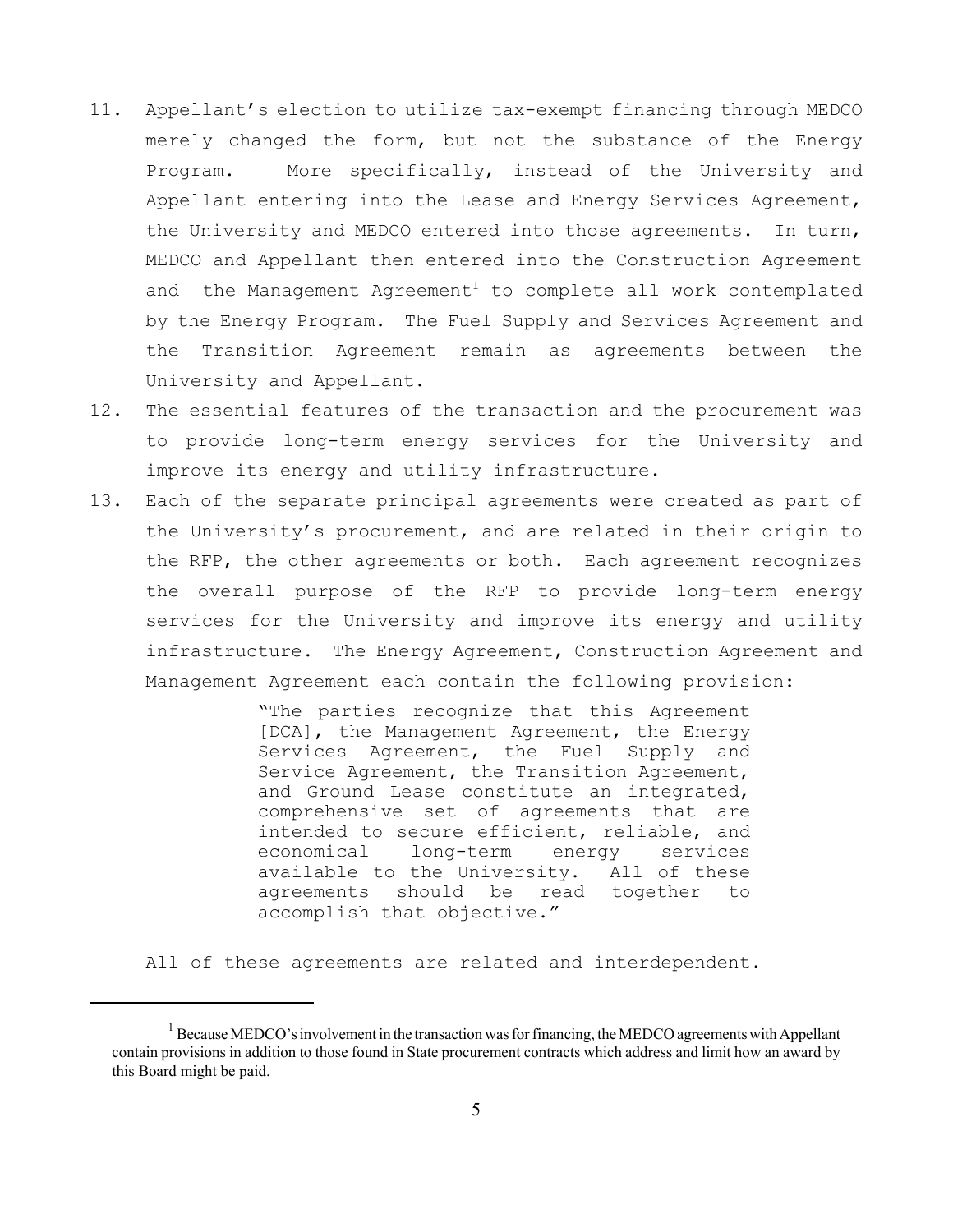- 14. Section 7.9.1 "Disputes" of the DCA provides, among other things, that the DCA "shall be subject to the provisions of State Finance and Procurement Article, Title 15, Subtitle 2 Annotated Code of Maryland and COMAR 21.10 (Administrative and Civil Remedies)."
- 15. Section 7.9.8 of the DCA provides "[t]he Procurement Officer's decision shall be final and conclusive unless Contractor files a written appeal to the State Board of Contract Appeals within thirty (30) Days of receipt of said decision."
- 16. Disputes have arisen under the DCA between Appellant and MEDCO concerning certain rights and obligations of the parties.
- 17. Appellant filed claims for an upwards equitable adjustment for extra time and money allegedly incurred as a result of MEDCO requiring work beyond the scope of the original Contract requirements and for alleged delay costs relating to the notice to proceed.
- 18. MEDCO's Procurement Officer issued final decisions dated November 6, 2002 and November 13, 2002 denying the claims.
- 19. In both final decisions, the Procurement Officer states that "[Appellant] may appeal this decision to the Maryland State Board of Contract Appeals ... in accordance with DCA §7.9.8 and COMAR 21.10.04.06A."
- 20. Appellant appealed from both final decisions on December 4, 2002, and the instant jurisdictional dispute followed.
- 21. MEDCO was established pursuant to Article 83A of the Annotated Code of Maryland, titled Department of Business and Economic Development. Md. Ann. Code Art. 83A (Repl. Vol. 1998, Supp. 2002).
- 22. Pursuant to §5-214(a) of Article 83A, MEDCO "except as otherwise provided in this section ... is exempt from the provisions of ... Division II of the State Finance and Procurement Article, and may carry out its corporate purposes without obtaining the consent of any department, board, or agency of the State." Pursuant to §5-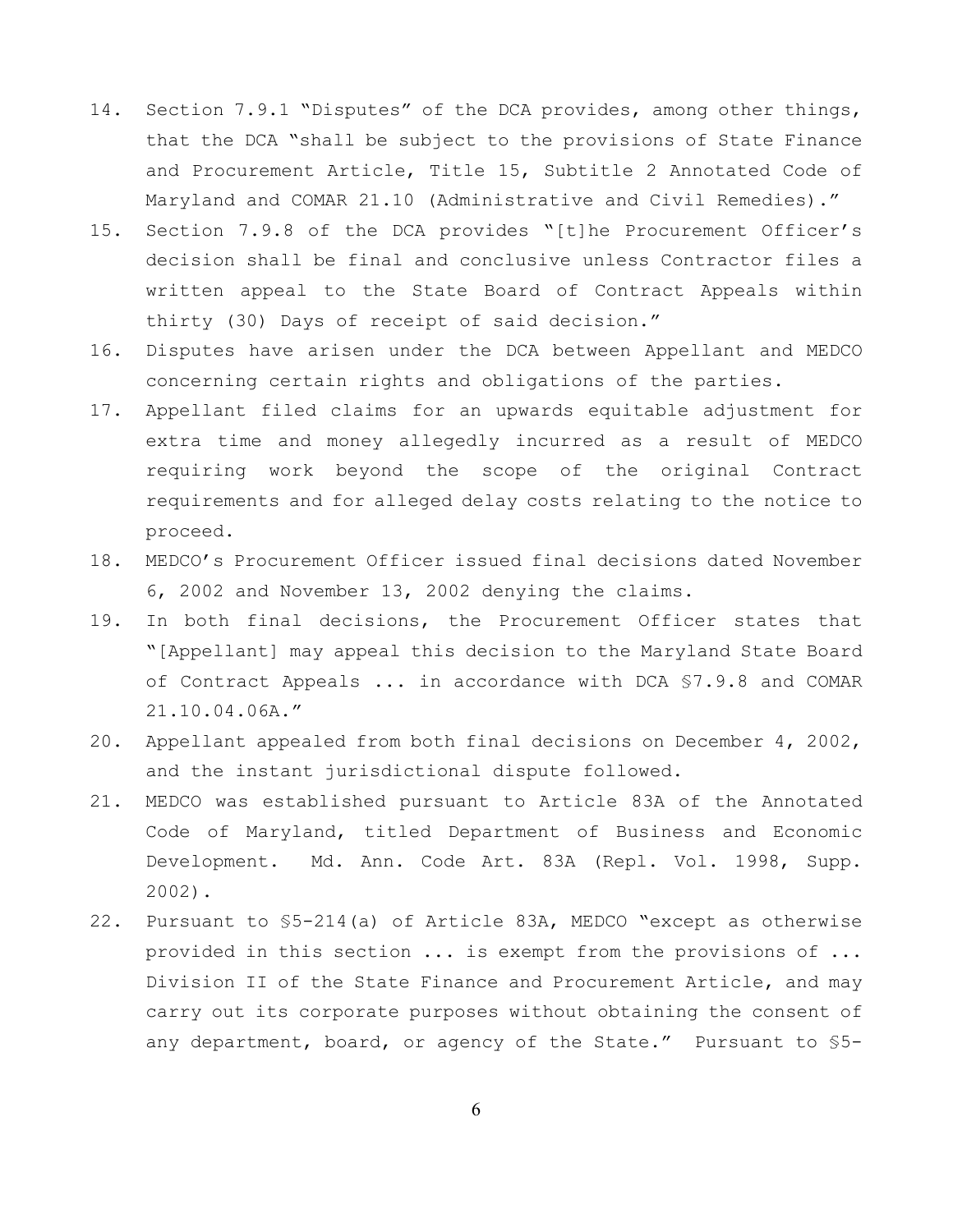214(d) of Article 83A, MEDCO is subject to any State and local authority requirements to which a private corporation would be subject.

### Decision

There is no question that the disputes that are the subject of the appeals herein arise out of a procurement to provide energy systems for the University. The issue is whether the procurement is one covered by the State's General Procurement Law. We are of the opinion that the procurement is not covered by the General Procurement Law. We reach this conclusion based on our belief that MEDCO is not a unit for purposes of the application of the General Procurement Law under the particulars of this procurement.

We interpret the provisions of Section  $5-214$  of Article 83A<sup>2</sup> to exempt MEDCO from the General Procurement Law except when procuring services for itself. When MEDCO is engaged in the financing of

(b) *Laws to which Corporation subject.-* The Corporation and its officers and employees are subject to the Public Ethics Law and the Public Information Act.

(c) *When Corporation is public body or political subdivision.-* For purposes of applying for, receiving, and entering into agreements in connection with loans, grants, insurance, or other forms of financial assistance, the Corporation is a public body within the meaning of the Maryland Industrial Development Financing Authority Act.

(d) *Regulations.-* Notwithstanding the provisions of subsection (a), the Corporation is subject to any State or local regulatory requirements to which a private corporation would be subject. In addition, the projects of the Corporation shall be subject to all zoning and subdivision regulations of the jurisdiction in which the project is located.

<sup>2</sup> (a) *Exemptions.-* Except as otherwise provided in this section, in exercising its corporate powers, the Corporation is exempt from the provisions of Articles 41 and 78A of the Code; § 10-507 of the State Government Article; and Title 2, Subtitles 2, 4, and 5, Titles 3 and 4, Title 6, Subtitle 1, Title 7, Subtitles 1, 2, and 3,  $\S$  8-127, 8-128, and 8-129, Part V of Title 8, Subtitle 1, and Title 10, and Division II of the State Finance and Procurement Article, and may carry out its corporate purposes without obtaining the consent of any department, board, or agency of the State.

The Respondent argues that the language of subsection (d) makes MEDCO subject to the State Procurement Regulations (COMAR, Title 21) when MEDCO is functioning as a lender or as it is in this series of related transactions. We believe the language of subsection (d) does not reach the State Procurement Regulations which only apply when the State General Procurement Law applies and from which COMAR, Title 21 derives its authority.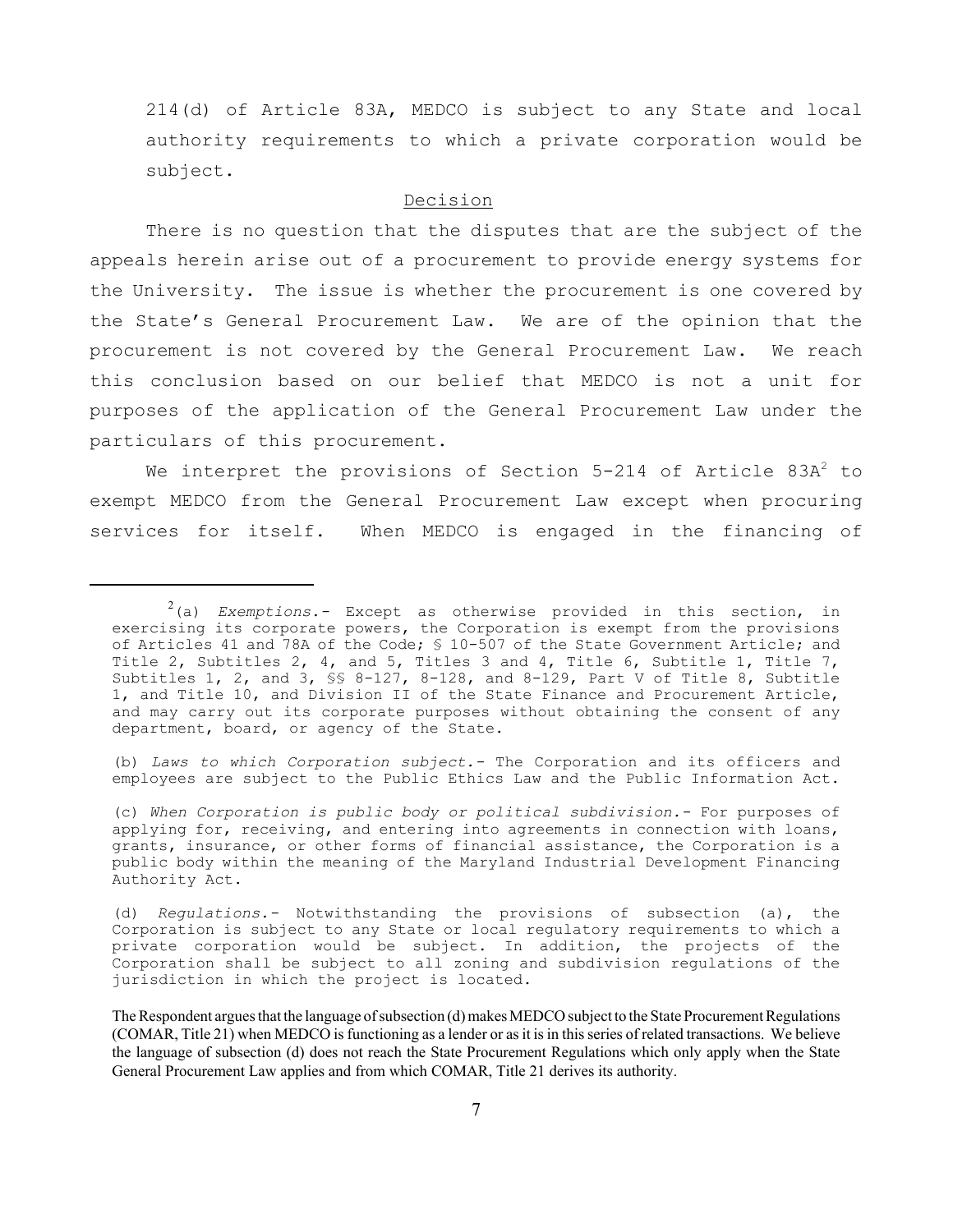transactions through the issuance of bonds, the provisions of the General Procurement Law do not apply. In none of the multiple agreements entered into to achieve the goals of the Energy Program is MEDCO procuring something for itself; it is procuring something for the University and paying for the design and construction of the capital improvements to the energy systems with the proceeds from the sale of bonds. Notwithstanding that the beneficiary of the related transactions herein is the University and that the University will repay MEDCO over the twenty (20) year life of the bonds, the Design and Construction Agreement (DCA), under which the claims giving rise to the appeals herein arose, is between Appellant and MEDCO. The DCA references the other agreements, and its language leaves no doubt that the University is the intended beneficiary of the construction of the capital improvements to the energy systems. However, MEDCO is exempt in its financial and construction management role herein from the provisions of the General Procurement Law, and we believe such exemption defeats this Board's jurisdiction, which must derive from a dispute in which the parties are subject to the General Procurement Law. Because MEDCO is exempt from the General Procurement Law, engaging as it is in its transactional role (rather than procuring services for itself) the Board lacks jurisdiction. Therefore, the good faith attempt by the parties to confer jurisdiction on the Board through provisions in the agreements is a nullity. We make this determination with awareness of Department of General Services v. Harmons, 98 Md. App. 535(1993) in which the cost of construction was financed through a private sale of certificates of participation and the Court of Special Appeals held that this Board had jurisdiction because the State was involved in a procurement contract for construction even though the project was financed by certificates of participation rather than through the sale of State general obligation bonds that would implicate the faith and credit of the State. In Harmons, the parties were not exempt. The financing structure still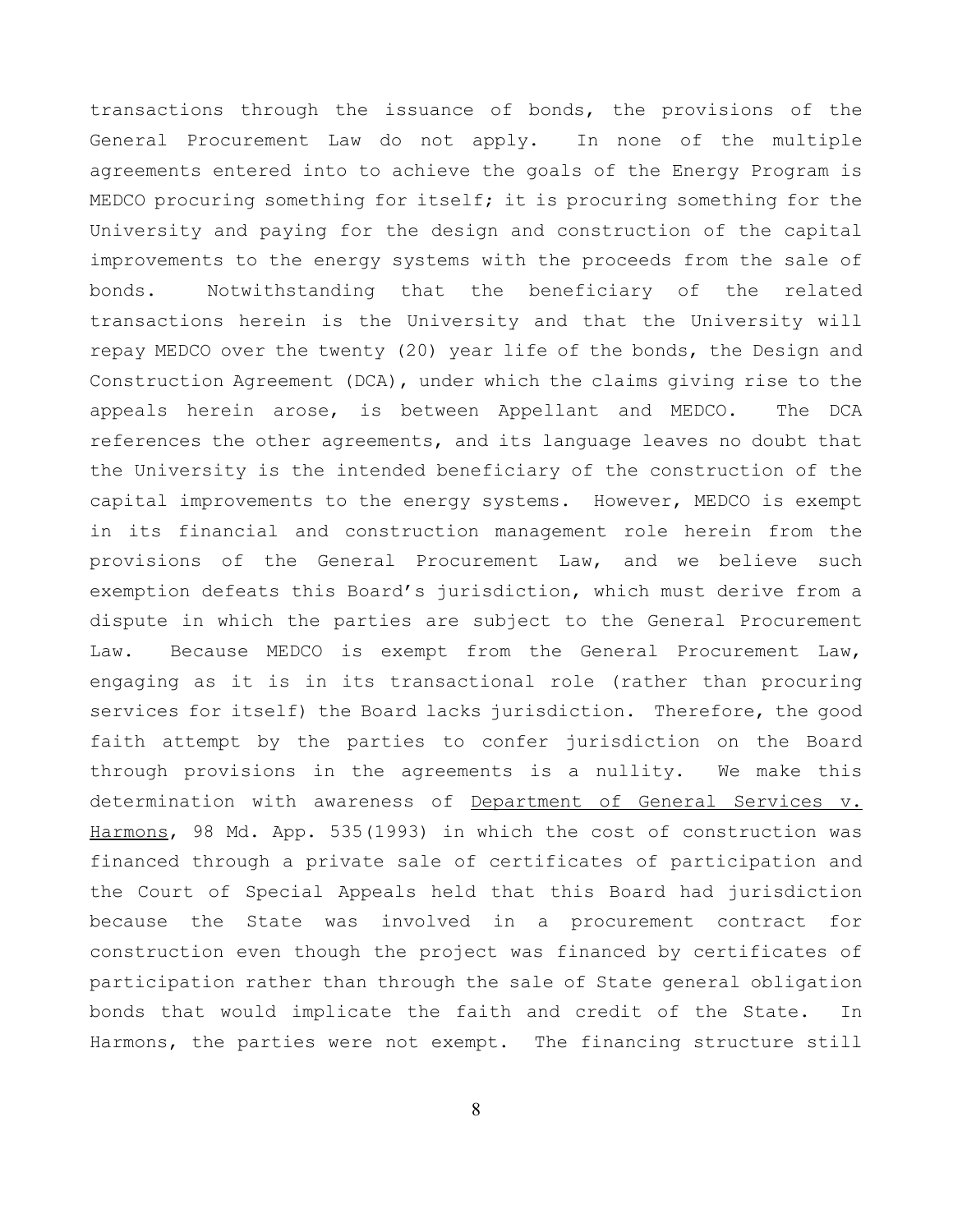left the Department of General Services procuring construction (a building) for the State Highway Administration from Harmons.<sup>3</sup> In these appeals, MEDCO, one of the parties, is exempt.

For the foregoing reasons the Board concludes that it lacks jurisdiction over the appeals.

Wherefore, it is Ordered this day of March, 2003 that the appeals are dismissed for lack of jurisdiction.

Dated:

Robert B. Harrison III Board Member

I Concur:

Michael J. Collins Board Member

\_\_\_\_\_\_\_\_\_\_\_\_\_\_\_\_\_\_\_\_\_\_\_\_\_

 $3$ The Board originally dismissed the Harmon's appeal on the erroneous grounds that the Board concluded that the transaction from which the claims arose was a lease of real property rather than a construction contract, and the General Procurment Law excepts from the Board's jurisdiction contract claims relating to a lease of real property.